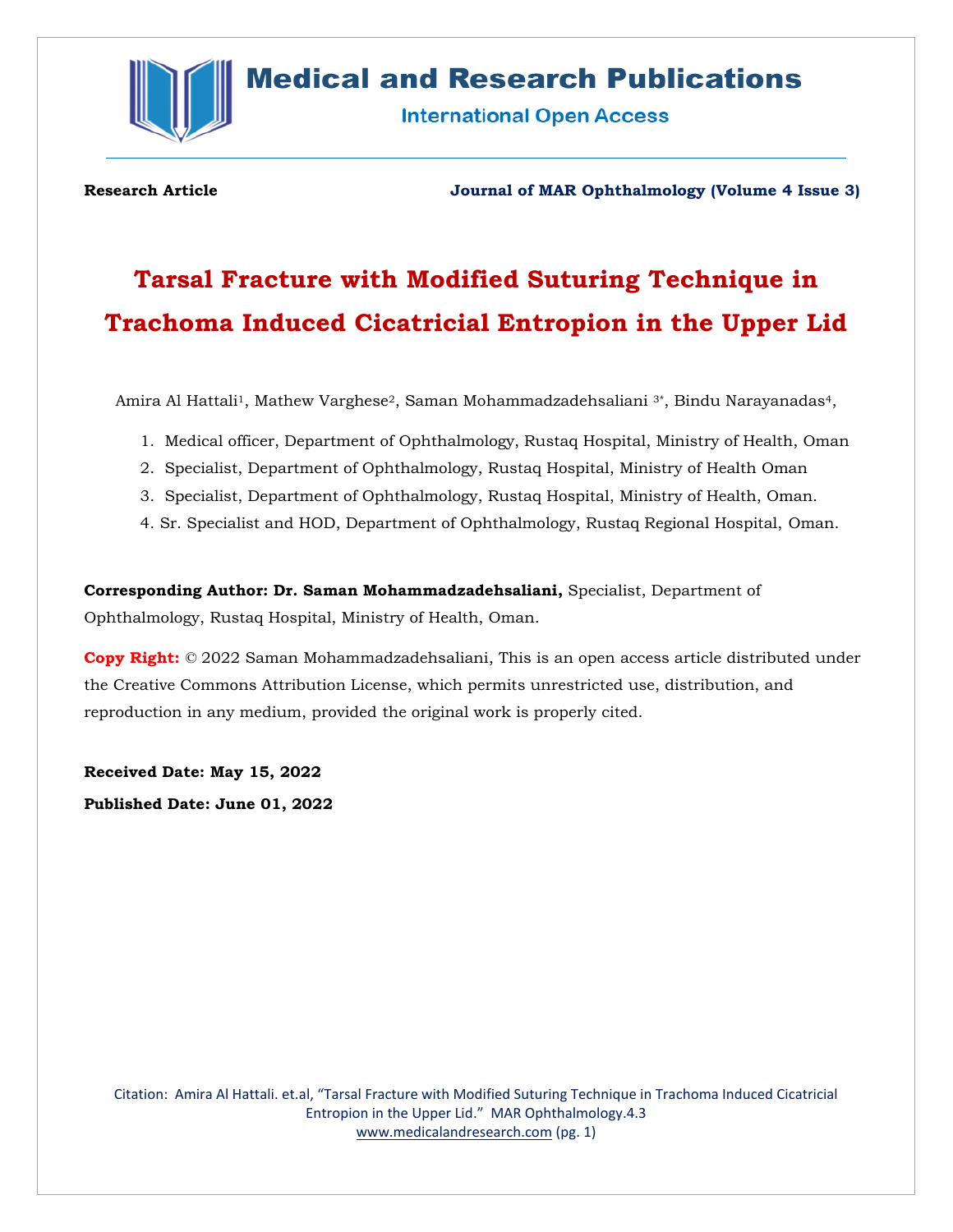#### *Abstract:*

*Background: Cicatricial entropion is a common eyelid condition encountered by ophthalmologists worldwide. The incidence in our region is quite high due to large numbers of patients with a past history of trachoma. Tarsal fracture procedure, among several others, is used to correct this condition. However, recurrence has been a problem and success rate should be calculated.* 

*Material & Methods: A retrospective interventional case series on patients with cicatricial entropion corrected by "modified" tarsal fracture technique was conducted at Rustaq Hospital, Ophthalmology department between 2015 and 2021. The success rate was evaluated.*

*Results: Most patients were female (80.6%) with the mean age of 70.6 years old. The success rate of the modified tarsal fracture was 82.9%.* 

*Conclusion: Tarsal fracture is a simple, quickly-performed, and less time-consuming procedure with an acceptable success rate globally. However, our modified tarsal fracture technique showed a high success rate with no failure, which should be considered as an initial operation for cicatricial entropion in our regional hospitals.*

*Keywords: Cicatricial entropion, Success rate*

Citation: Amira Al Hattali. et.al "Tarsal Fracture with Modified Suturing Technique in Trachoma Induced Cicatricial Entropion in the Upper Lid." MAR Ophthalmology.4.3 [www.medicalandresearch.com](http://www.medicalandresearch.com/) (pg. 2)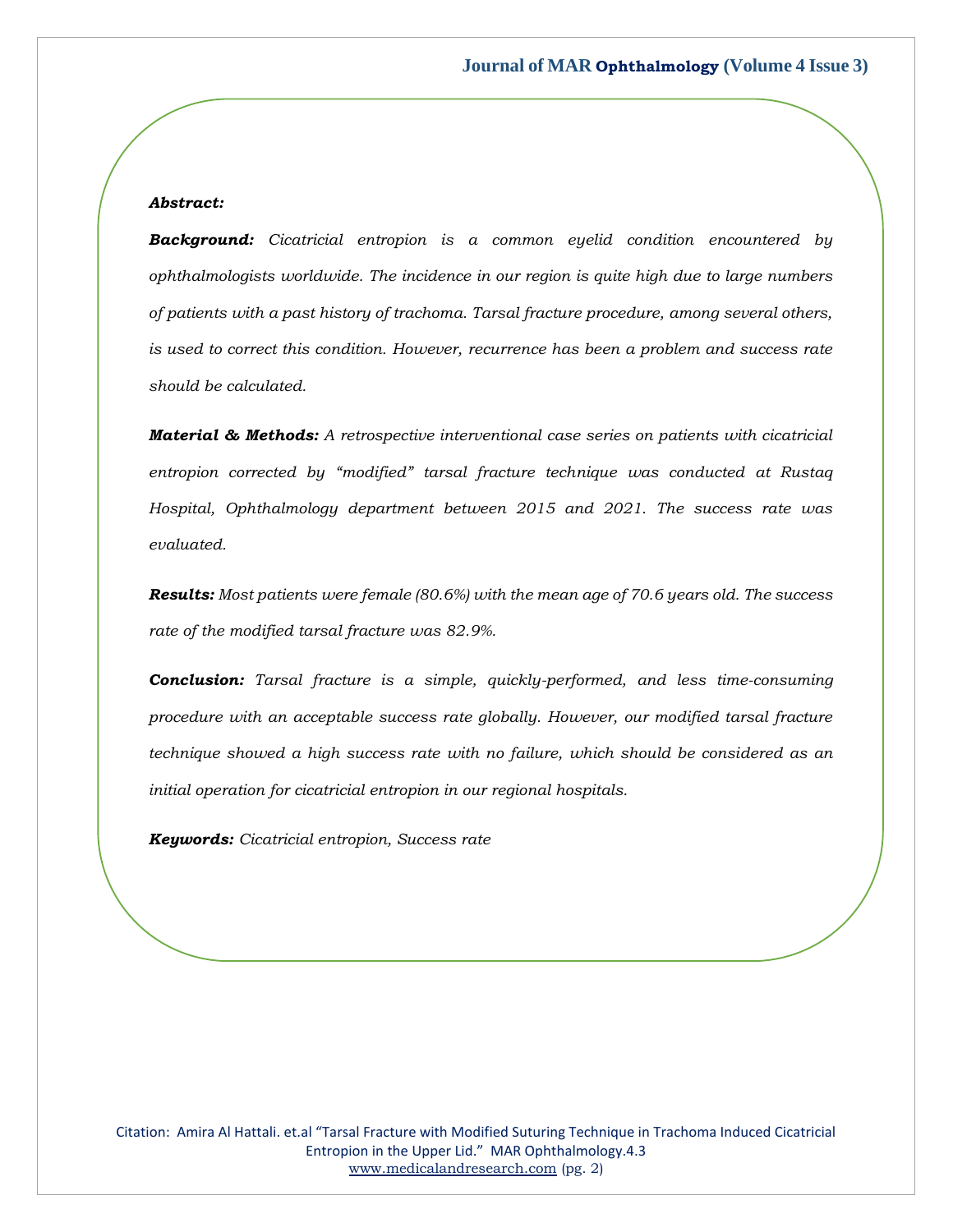#### **Introduction**

Entropion defined as inward rotation of the lid margin, is a common eye problem caused by variety of conditions and classified as congenital, spastic, involutional and Cicatricial. Patients usually complains of foreign body sensation, tearing or redness in their eyes, and it could be leading to serious consequences like keratitis, corneal ulcer and scar.

In many countries cicatricial entropion is a significant cause of several eye morbidities and even blindness [1]. It is characterized by tarsoconjunctival scarring due to chronic blepharitis, Stevens– Johnson syndrome, longstanding use of topical glaucoma eye drops, previous surgeries or trachoma [2].

In Oman, specifically in Ophthalmology Department at Rustaq Hospital, we noticed that the majority of entropion and trichiasis cases are secondary to previous trachoma. Trachoma is a chronic keratoconjunctivitis caused by an intracellular organism called Chlamydia Trachomatis. The disease is characterized by recurrent attacks of chronic follicular conjunctivitis, progressive conjunctival scarring with subsequent inversion of eyelid margin and misdirected lashes. It is the worldwide leading cause of ocular morbidity and it is still endemic in 53 countries as reported by the World Health Organization (WHO) [3]. WHO estimates that 21.4 million people suffer from active trachoma of which 7.2 million have blinding trichiasis while 1.2 million people are actually blind [4].

Cicatricial entropion is a challenging condition to manage; treatment requires good surgical repair as well as optimizing the systemic condition. Several corrective surgical techniques such as tarsotomy and lid margin rotation, anterior tarsal V-wedge resection, anterior lamellar recession with bucal or hard palate mucus membrane graft, and tarsal fracture have been reported with variable success rates. This means that definitive method does not exist.

However, tarsal fracture procedure could still have a role at being an initial procedure to the patients, and the success rate of this technique was questioned and brought into attention by many surgeons.

The present study showed the results of a modified tarsal fracture operation in trachoma induced cicatricial entropion of eyelids conducted at Ophthalmology Department of our regional hospital.

#### **Materials & Methods**

This is a retrospective interventional case series on patients with cicatricial entropion corrected by tarsal fracture with modified suturing technique. Patients with 5 or less rubbing eyelashes or patients with non-trachomatous conjunctival scarring were excluded.

The medical records of 66 consecutive patients who presented with trachoma induced cicatricial entropion [Figure 1] operated by surgeons at the Department of Ophthalmology, Rustaq Hospital were

Citation: Amira Al Hattali. et.al "Tarsal Fracture with Modified Suturing Technique in Trachoma Induced Cicatricial Entropion in the Upper Lid." MAR Ophthalmology.4.3 [www.medicalandresearch.com](http://www.medicalandresearch.com/) (pg. 3)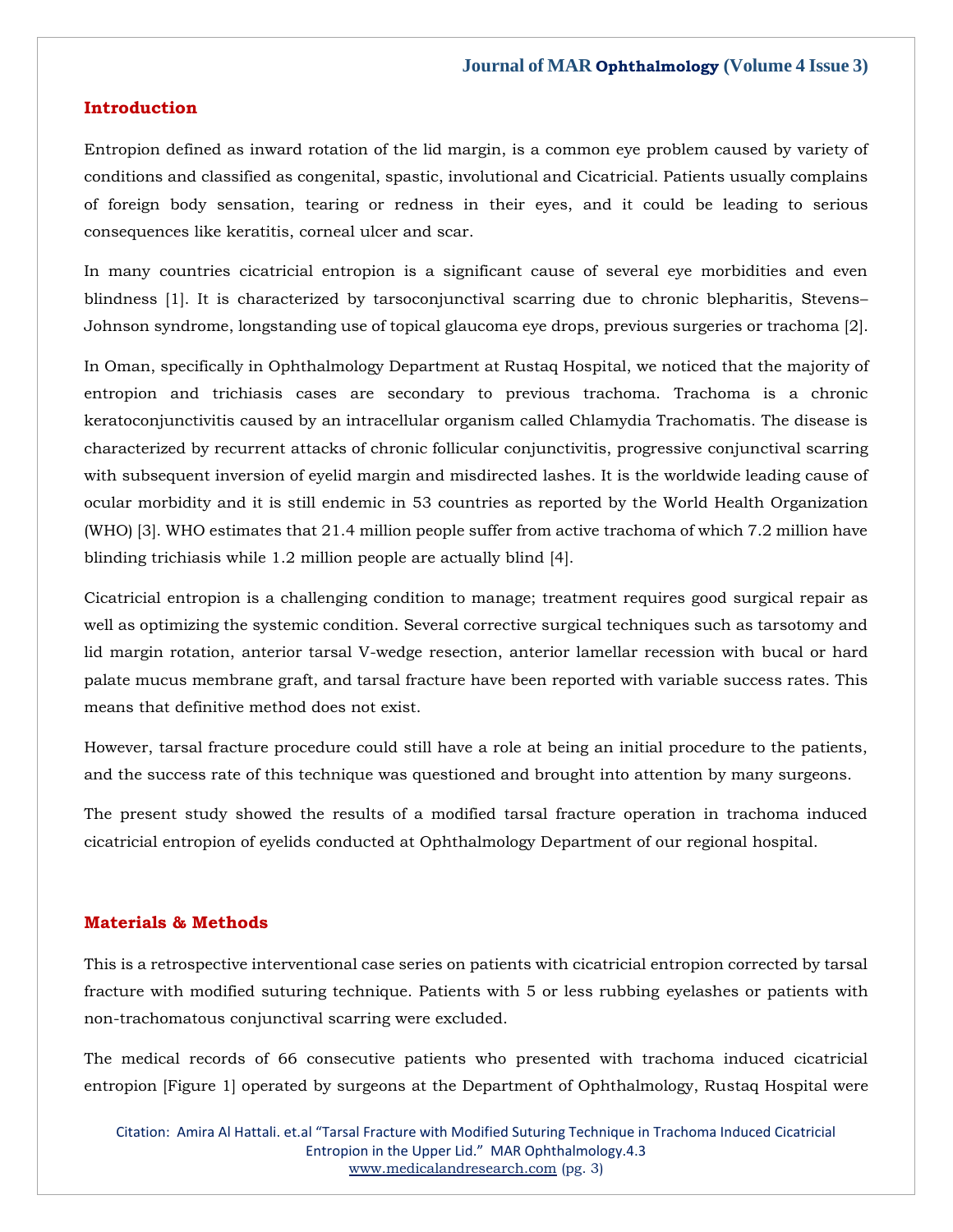reviewed. The data were gathered between November 2015 and February 2021. The intersurgeon variability was not considered in the current study as both surgeons had adopted the same surgical technique. After excluding four cases because of short duration of follow-up (3-13 weeks), 62 patients remained (94 eyelids).



[**Figure 1:** Cicatrial entropion in one of the operated patients ] (Original)

In our technique, main idea was to increase the extent of everting force to prevent the corrected zone been influenced by the same pathophysiology existing in adjacent tissues in affected lid. This also Avoids accumulation of force vectors in a small area which can induce unpleasant outcomes such as necrosis, notching, madarosis or consecutive ectropion. To avoid variation between two surgeons, exact same method was used by them precisely without any personal preference during the procedure.

Success was considered when no any further intervention was needed. Failure was defined as 6 or more rubbing eyelashes which required second correcting surgery, whereas 5 or less were known as recurrence. Maldirected nonrubbing eyelashes (Distichiasis) were not considered as recurrence.

All patients had undergone routine blood investigations, chest X ray and ECG. Pre-anaesthetic check up was done by an anaesthetist. All cases were requested to stop systemic antiplatelets or anticoagulants after their physician consultation whenever applicable, prior to surgery. Patients were explained about their ocular condition and treatment options. Written informed consent was obtained from all patients.

The present study was approved by the institutional ethics committee for retrospective review and using patients' information for research study.

Citation: Amira Al Hattali. et.al "Tarsal Fracture with Modified Suturing Technique in Trachoma Induced Cicatricial Entropion in the Upper Lid." MAR Ophthalmology.4.3 [www.medicalandresearch.com](http://www.medicalandresearch.com/) (pg. 4)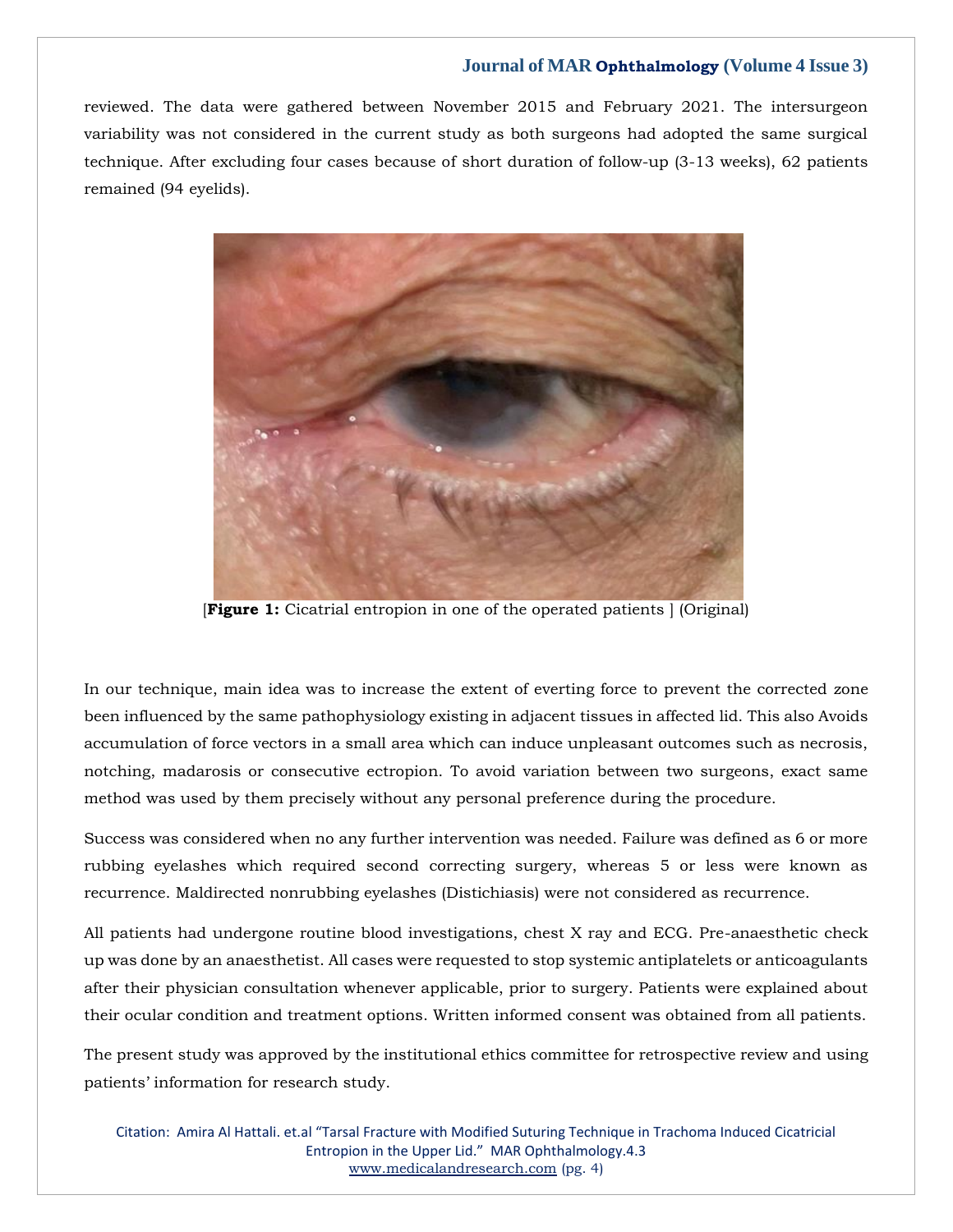#### **Surgical Technique**

Topical anaesthesia (0.5 % Tetracaine hydrochloride) was instilled into the lower conjunctival fornix in affected eyes. The addressed lid was then infiltrated in the submuscular space by mixture of Lidocaine HCL 2 % and epinephrine 1:100,000 and only Lidocaine HCL 2 % in cardiac or hypertensive patients. The affected eyelid and periocular area was painted with 10% povidine iodine and draped with sterile drapes. Lid guard smeared with antibiotic eye ointment (Tetracycline / Gentamycin) was kept below the upper lid.

A linear incision was made 4 mm above and parallel to the entire lid margin using number 15 bard Parker scalpel blade. Another elliptical incision was made above this incision with maximum height at the center of the eyelid. The incision was then deepened using the scalpel to include pretarsal orbicularis muscle. Using Westcott scissors, the reduntant eye lid skin and pretarsal orbicularis muscle were removed. Dissection was continued to reach proper submuscular space and the tarsal plate on the upper lid was fully exposed. The tarsal plate was then fractured and split in the center along the full length of the eyelid into a proximal (near eyelid margin) & distal segments (towards eyebrow).

Four equally spaced everting sutures (using 5/0 vicryl) were then taken. Each suture passed through with skin, orbicularis muscle, through distal segment of tarsal plate and over the highest possible point over the proximal segment of the tarsus and eventually the suture was brought out through the lash line [Figure 2]. The four everting sutures were then tightened and knotted with an aim to achieve an overcorrection of entropion by 1 mm.



**[Figure 2:** Modified 4 sutures technique ] (Original)

Citation: Amira Al Hattali. et.al "Tarsal Fracture with Modified Suturing Technique in Trachoma Induced Cicatricial Entropion in the Upper Lid." MAR Ophthalmology.4.3 [www.medicalandresearch.com](http://www.medicalandresearch.com/) (pg. 5)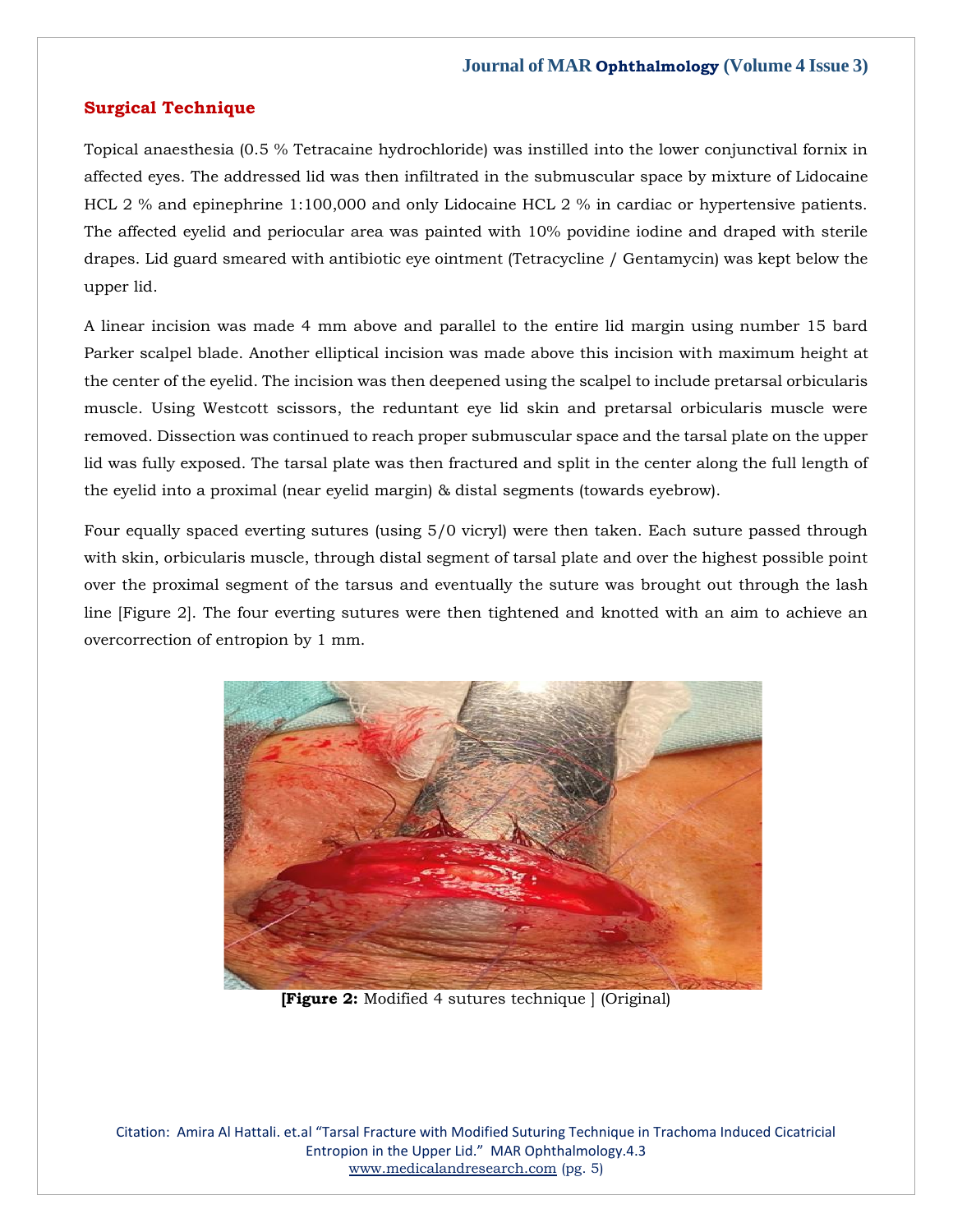The skin wound was then closed by interrupted sutures using 6/0 vicryl.

Lid guard was then removed. Eyelid and eye were cleaned. Antibiotic eye ointment was instilled into eye. Eye was closed and sterile dressing was applied for a day.

All patients received Tetracycline eye ointment twice daily and Fluorometholone eyedrop four times a day and lubricating eyedrops for 2 weeks. Sutures were removed by the third week. Patients completed at least 6 months of follow up and were evaluated under the slit lamp by 1 week, 3 weeks [Figure 3], 3 months, 6 months and 12 months for lid margin position and abnormalities like notching, necrosis, madarosis and consecutive ectropion as well as the condition of conjunctiva and cornea. Recurrence was evaluated as regards the site and the number of recurrent lashes. For symptomatic patients, rubbing lashes less than 5 detected during the follow up were removed by epilation.

Success was considered when no further intervention was needed. Failure was considered when recurrent lashes were 6 or more and required another surgical intervention. Maldirected, nonrubbing lashes were not considered as recurrence.



[Figure 3: 3 weeks post-op ] (Original)

#### **Results**

12 patients of our total 62 cases were males (19.4 %) and 50 other ones were females ( 80.6 % ), while the age range was 54 - 87 years old with the mean age of 70.6 years [Figure4]. Among 94 eyelids 4 eyelids were operated before in somewhere else and remaining 90 were virgin. Cicatricial entropion was caused by trachoma in all of the included patients in this study.

Citation: Amira Al Hattali. et.al "Tarsal Fracture with Modified Suturing Technique in Trachoma Induced Cicatricial Entropion in the Upper Lid." MAR Ophthalmology.4.3 [www.medicalandresearch.com](http://www.medicalandresearch.com/) (pg. 6)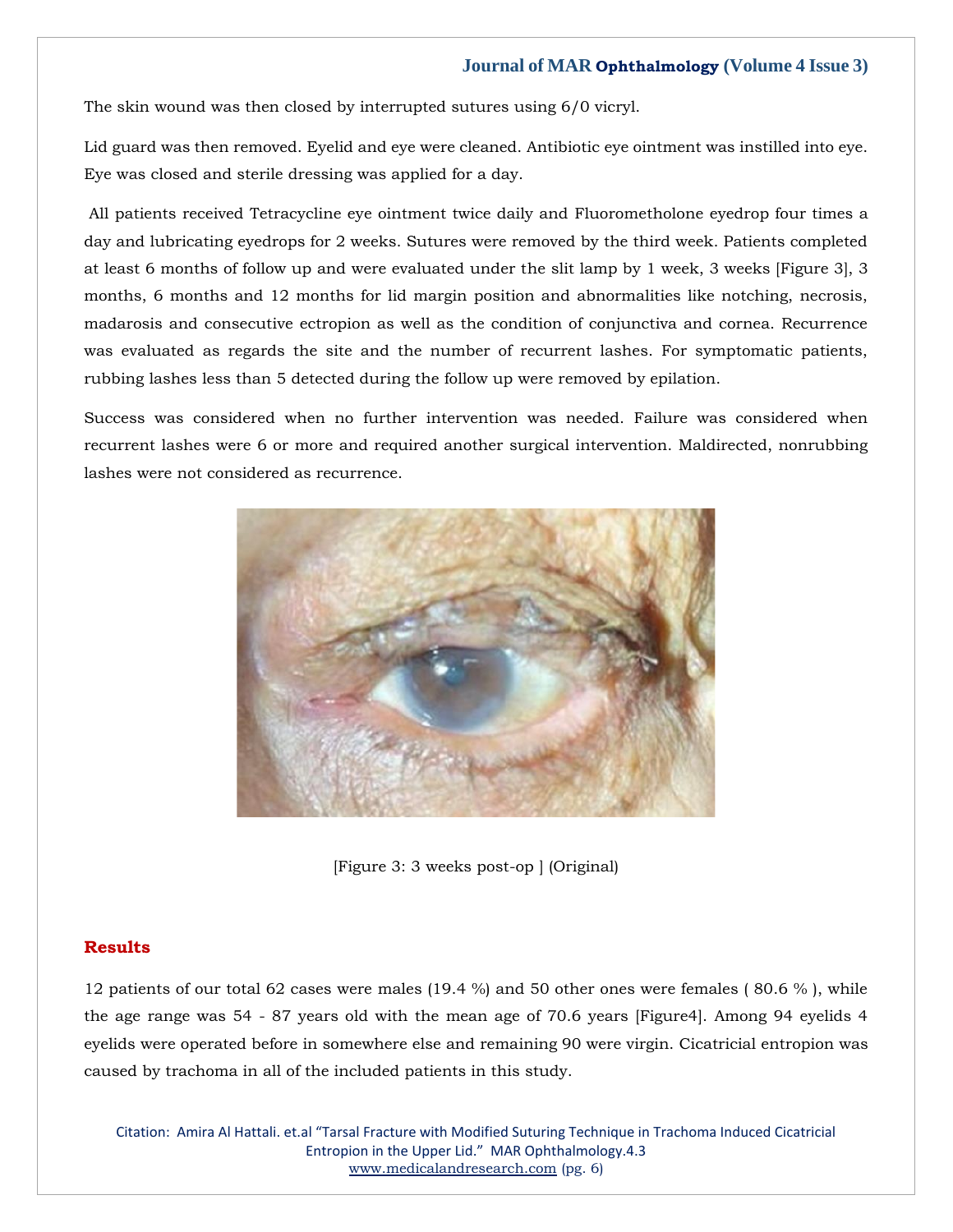During one year follow up entropion recurred in 16 eyelids. Recurrences happened in duration of 1.5 to 6 months after surgery, none of them was operated previously. According to these statistics, success rate in our study was 82.9 % with no need to further surgical intervention in recurrent eyelids. No complication like notching, necrosis, madarosis or consecutive ectropion was seen in recurrent or nonrecurrent cases.



Overall percantage of lids according to Age Groups, Gender and Recurrent (Yes/No)

#### **Discussion**

As cicatricial entropion is not only an annoying problem for patients, but also a challenge for surgeons, many methods have been initiated to overcome this problem. One of the common procedures is tarsal fracture which is used worldwide with an acceptable outcome, but also has some kinds of complications due to damage to the normal structures of the eyelid.

Regarding our criteria, any cilia misdirection which needed epilation was defined as recurrence, whereas more than 5 corneal rubbing eyelashes was known as failure. Using this stringent criteria success rate of our technique was 82.9 %, which is higher than other surgical techniques, considering one time operation.

Almost similar success rate was also achieved by Chi et al (81.5%); however their sample included various causes of cicatricial entropion, and low amount of their cases (27 eyelids) could be considered as a limitation [5].

Citation: Amira Al Hattali. et.al "Tarsal Fracture with Modified Suturing Technique in Trachoma Induced Cicatricial Entropion in the Upper Lid." MAR Ophthalmology.4.3 [www.medicalandresearch.com](http://www.medicalandresearch.com/) (pg. 7)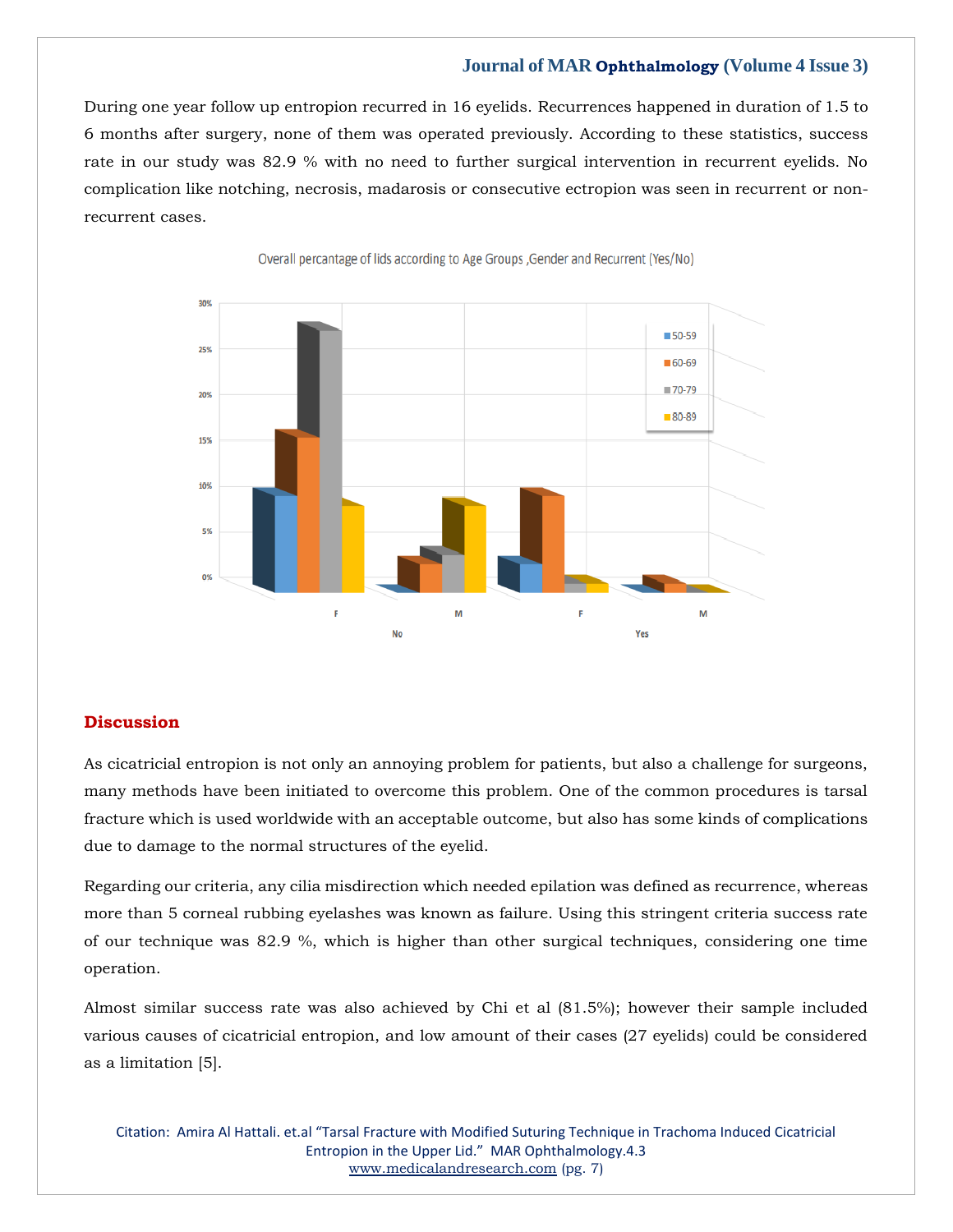Rajak et al studied-on trachoma induced cicatricial entropion, like our study, but with different surgical method. They reported 32% recurrence rate in the first 6 months after performing posterior lamellar tarsal rotation6.

Ahmed and Abdelbaky reported 66.1% success rate by the 6th month, using anterior lamellar reposition as the treating method for trachomatous trichiasis [7].

Pombejara and Tirakunwichcha used conventional tarsal fracture to treat cicatricial entropion and achieved 74.2% success rate after first surgery. Overall success rate (87.1%) reported as total corrected lids including those underwent second surgical intervention [8]. While in our study it wasn't needed as corneal rubbing misdirected eyelash numbers never surpassed five.

As compared to others, in our study 12 months after surgery the recurrence rate was 17.1% and this achieved with only one-time correcting operation.

### **Conclusion**

Limitation of this study is inclusion of only trachoma induced cicatricial entropion.

As mentioned in comparison to ours, lower success rates were achieved by previous studies. High success rate and no need for further surgical intervention makes this technique a priority for correcting cicatricial entropion, specially due to trachoma.

**Acknowledgment:** Thanks to Mr Hamood Al Qanobi, Head of research and studies department, SBG, for his contribution in statistical analysis.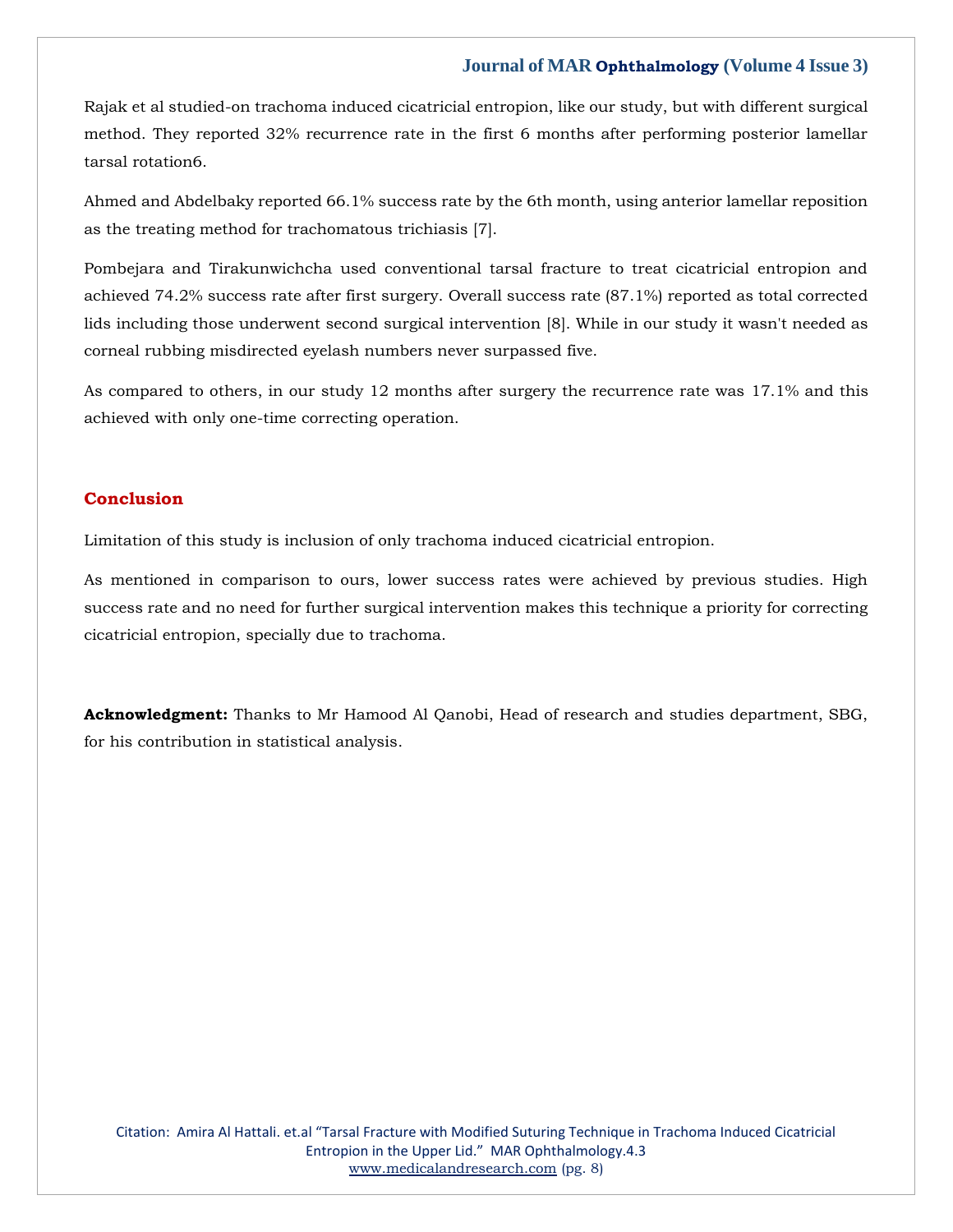#### **Ethical Approval for the Research:**

|                    | <b>Sultanate of Oman</b>                                                                                          |                                                                                        | سلطنةعمان                      |
|--------------------|-------------------------------------------------------------------------------------------------------------------|----------------------------------------------------------------------------------------|--------------------------------|
| Ministry of Health |                                                                                                                   |                                                                                        | وزارة الصحية                   |
|                    | <b>Directorate General of Health Services</b>                                                                     |                                                                                        | المديرية العامة للخدمات الصحية |
|                    | <b>South Batinah Governorate</b>                                                                                  |                                                                                        | لمحافظة جنوب الباطنة           |
|                    | <b>Directorate of Planning &amp; Studies</b>                                                                      |                                                                                        | دائرة التخطيط والدراسات        |
|                    |                                                                                                                   |                                                                                        |                                |
|                    | Ref:DGHS/2022                                                                                                     |                                                                                        |                                |
|                    | Date: 9/2/2022                                                                                                    |                                                                                        |                                |
|                    |                                                                                                                   |                                                                                        |                                |
|                    |                                                                                                                   |                                                                                        |                                |
|                    |                                                                                                                   |                                                                                        |                                |
|                    |                                                                                                                   |                                                                                        |                                |
|                    | $To:$ -                                                                                                           |                                                                                        |                                |
|                    | Dr. Amira Al-Hattali                                                                                              |                                                                                        |                                |
|                    | After Compliments.                                                                                                |                                                                                        |                                |
|                    |                                                                                                                   |                                                                                        |                                |
|                    |                                                                                                                   | <b>Subject: Approval of Your Research Proposal</b>                                     |                                |
|                    |                                                                                                                   |                                                                                        |                                |
|                    |                                                                                                                   | I am pleased to inform you that the Research and Ethical Review & Approve Committee at |                                |
|                    | South Batinah Governorate (SBG) has reviewed and approved the research proposal that<br>you have submitted to us. |                                                                                        |                                |
|                    |                                                                                                                   |                                                                                        |                                |
|                    | <b>Research Title</b>                                                                                             | Tarsal fracture with modified suturing technique in                                    |                                |
|                    |                                                                                                                   | <b>Cicatricial Entropion.</b>                                                          |                                |
|                    | Research code                                                                                                     | 01042021                                                                               |                                |
|                    | Principle                                                                                                         | Dr. Amira Al-Hattali                                                                   |                                |
|                    | Investigator/s<br>Co-Investigator/s                                                                               | Dr. Mathew Varghese                                                                    |                                |
|                    |                                                                                                                   |                                                                                        |                                |
|                    |                                                                                                                   | There is no objection to proceed with your research.                                   |                                |
|                    |                                                                                                                   | Please note: This approval is valid for one year from the date of approval letter.     |                                |
|                    |                                                                                                                   |                                                                                        |                                |
|                    |                                                                                                                   |                                                                                        |                                |
|                    |                                                                                                                   |                                                                                        |                                |
|                    |                                                                                                                   |                                                                                        |                                |
|                    | Muna khalfan Ali Al Abri                                                                                          |                                                                                        |                                |
|                    | <b>Chairperson of Research Committee at SBG</b>                                                                   |                                                                                        |                                |
|                    | Director of Planning & studies, SBG                                                                               |                                                                                        |                                |
|                    |                                                                                                                   |                                                                                        |                                |
|                    |                                                                                                                   |                                                                                        |                                |
|                    | Cc                                                                                                                |                                                                                        |                                |
|                    |                                                                                                                   | Oman - N<br>Director of Rustaq Hospital                                                |                                |
|                    | File                                                                                                              |                                                                                        |                                |
|                    |                                                                                                                   |                                                                                        |                                |
|                    |                                                                                                                   |                                                                                        |                                |
|                    |                                                                                                                   |                                                                                        |                                |

#### **References**

1. Dutton JJ, Tawfik HA, DeBacker CM, Lipham WJ. Anterior tarsal V-wedge resection for cicatricial entropion. Ophthal Plast Reconstr Surg 2000; 16:126-30.

2. Reacher MH, Munoz B, Alghassany A, Daar AS, Elbualy M, Taylor HR. A controlled trial of surgery for trachomatous trichiasis of the upper lid. Arch Ophthalmol 1992; 110: 667–674.

Citation: Amira Al Hattali. et.al "Tarsal Fracture with Modified Suturing Technique in Trachoma Induced Cicatricial Entropion in the Upper Lid." MAR Ophthalmology.4.3 [www.medicalandresearch.com](http://www.medicalandresearch.com/) (pg. 9)